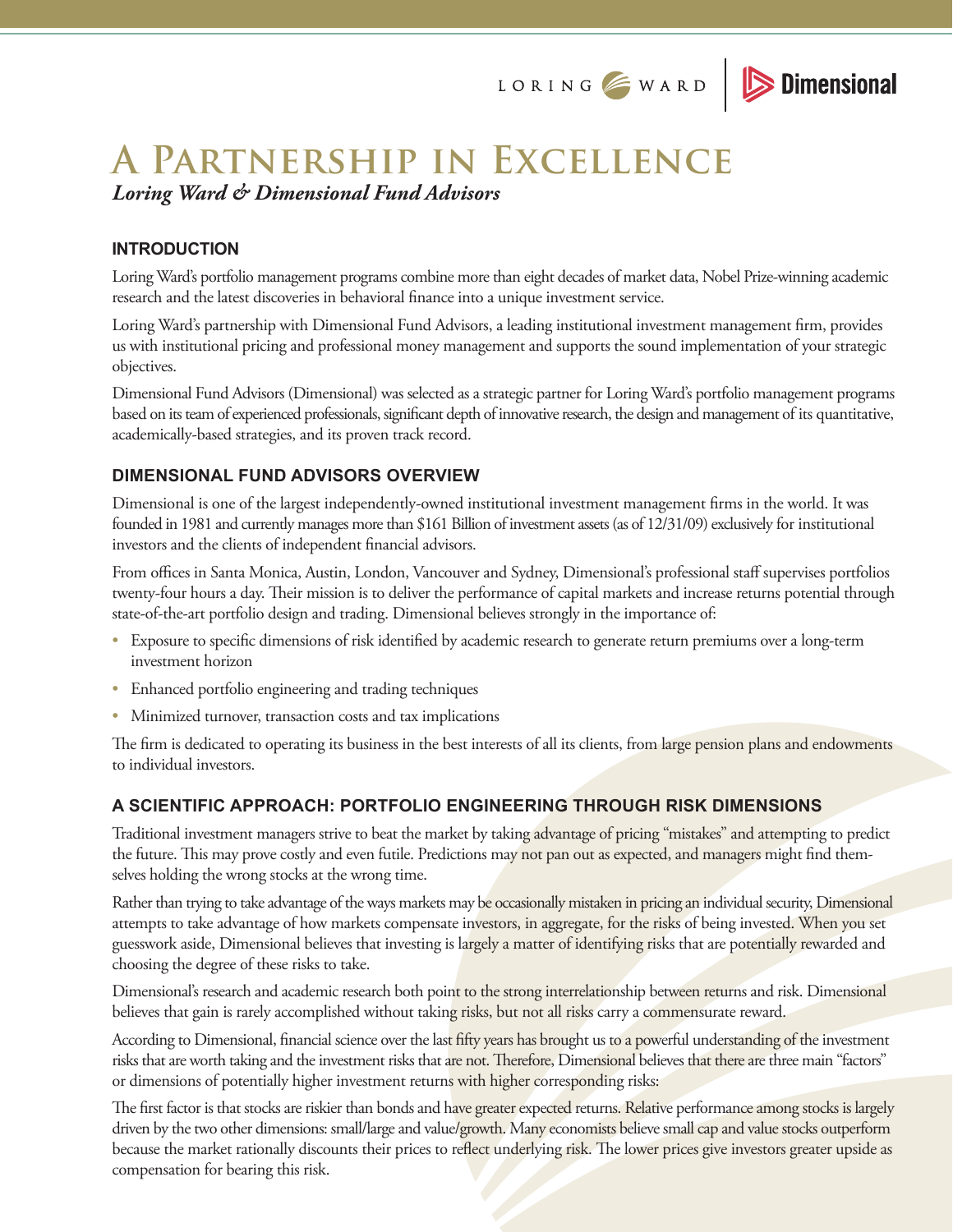## **THE DIMENSIONS OF RISK AND RETURN**



A groundbreaking study by Dimensional found that exposure to these three risk factors accounts for over 96% of the variation in portfolio returns.\* Dimensional believes, therefore, that investing largely consists of deciding the extent to which your portfolio will participate in each of the equity market dimensions: small/large and value/growth. The greater the risk exposure, the greater the expected long-term return.

Managing risks successfully means not only capturing risks that generate expected return but reducing risks that do not. Dimensional believes that avoidable risks include holding too few securities, betting on a particular country, industry or security, or putting your faith in market predictions. To all these, broad-global diversification can be a prudent antidote.

*The risks associated with stocks potentially include increased volatility (up and down movement in the value of your assets) and loss of principal. Small company stocks may be subject to a higher degree of market risk than the securities of more established companies because they may be more volatile and less liquid. Investing in foreign securities may involve certain additional risks, including exchange rate fluctuations, less liquidity, greater volatility, different financial and accounting standards and political instability.* 

*Diversification does not guarantee a profit or protect against a loss.*

## **PORTFOLIO CONSTRUCTION: RELIABLE EXPOSURE TO ASSET CLASSES**

Dimensional designs strategies that offer focused exposure to the risk dimensions of the market in fully-diversified portfolios, and then strives to minimize the risks and costs imposed by traditional approaches.

Unlike index funds that follow commercial benchmarks, Dimensional defines asset classes based on a security's market capitalization and book-to-market (BtM) ratio and then actively applies their own eligibility rules. To gain the purest representation possible, they exclude securities that do not exhibit the general characteristics of the defined asset class. They also seek to eliminate certain groups of stocks with heightened risk or inefficiencies, such as initial public offerings, illiquid stocks and the securities of financially-distressed companies.



*\*Dimensional Fund Advisors study (2002) of 44 institutional equity pension plans with \$452 billion total assets. Factor analysis run over various time periods, averaging nine years. Total assets based on total plan dollar amounts as of year end 2001.*

*Diversification neither assures a profit nor guarantees against loss in a declining market.*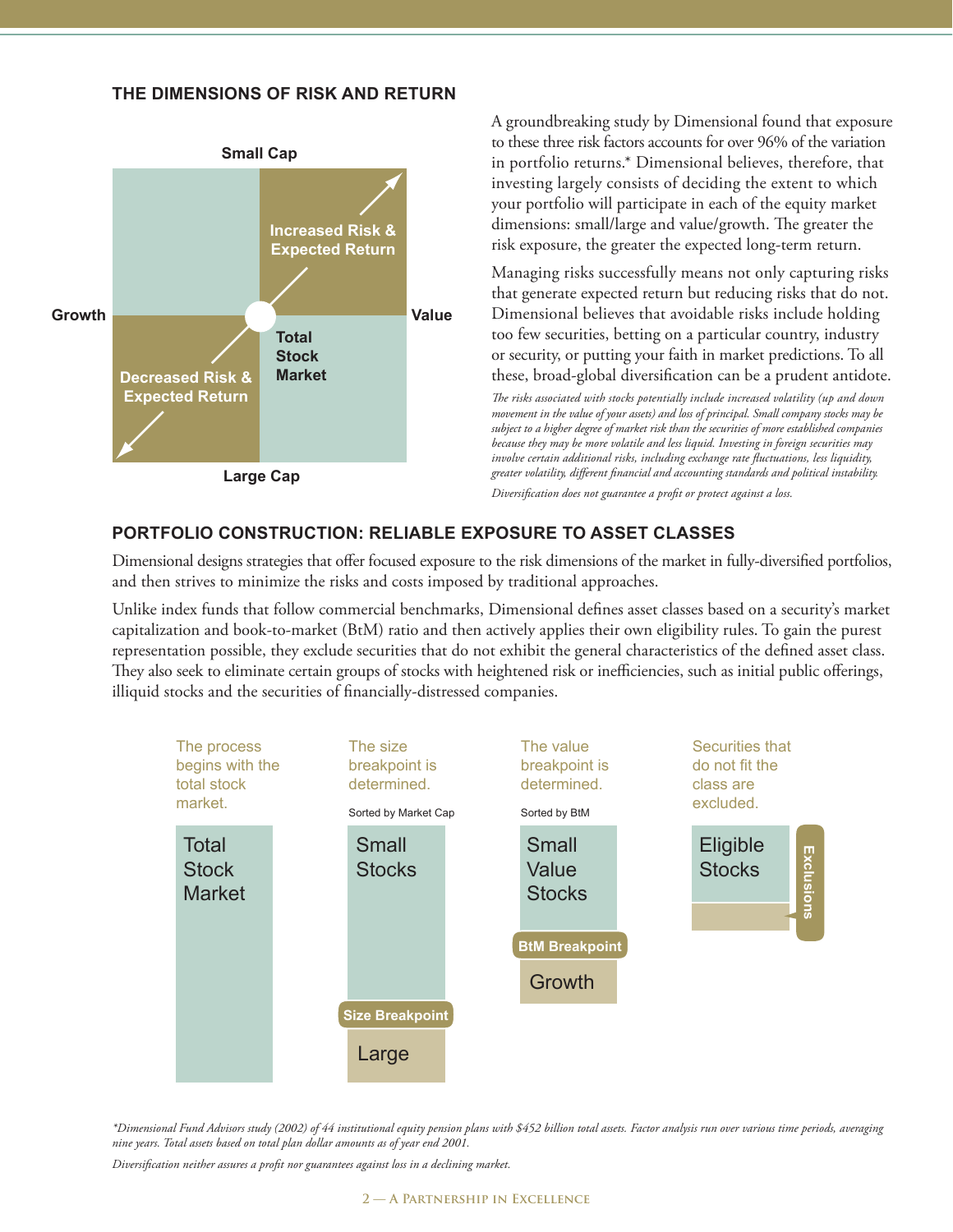Engineering portfolios around broadly defined risk factors regularly generates opportunities for Dimensional traders to add value. Rather than replicate an index in mechanical fashion, Dimensional's strategies permit a degree of flexibility, such as the timing of purchases, and minor deviations from market cap weightings.

This flexibility minimizes the transaction costs caused by the forced trading that index funds must often engage in such as when a stock is added or removed from their index. This reduces turnover and may potentially increase returns.

## **TRADING EXPERTISE: SMARTER TRADING TO INCREASE RETURNS**

Trading stocks — especially small cap stocks — can be expensive. In Dimensional's experience, careful trading may result in cost reductions, with savings accruing directly to an investor's return.

For more than twenty-five years, Dimensional has used their reputation and trading expertise to negotiate discounted block trades, resulting in a cost-effective way to purchase stocks. Dimensional has eight state-of-the-art desks around the world, ensuring a presence in major financial markets.

They typically hold positions in more than 10,000 equity securities a year, and their patient approach to buying helps their managers select favorable trading opportunities.

By being patient when others are pushing to transact and by being thrifty when others pay a premium, Dimensional works daily to improve investor returns.

## **RESEARCH & INNOVATION: ENGINEERING NEW SOLUTIONS**

Dimensional has pioneered many strategies and consulting technologies now taken for granted in the industry, including its early research into the performance of small cap stocks.

Working with some of the academic community's most innovative and respected financial economists ensures that Dimensional is always researching tomorrow's solutions today. A continuous feedback loop makes this possible:

#### **DIMENSIONAL'S ACADEMIC FEEDBACK LOOP**

Academic leaders in the field of asset pricing find new sources of risk and return in advance of the industry.

Dimensional engineers strategies and brings client feedback to these financial economists and researchers for further testing and enhancements.

Empirical research becomes more relevant to practical investing, and practical investing is backed by solid theory and economic knowledge.

This is a continuous process to which Dimensional commits substantial resources, bringing increasing relevance and new opportunities to the development of science and practice to the ultimate benefit of Dimensional investors.